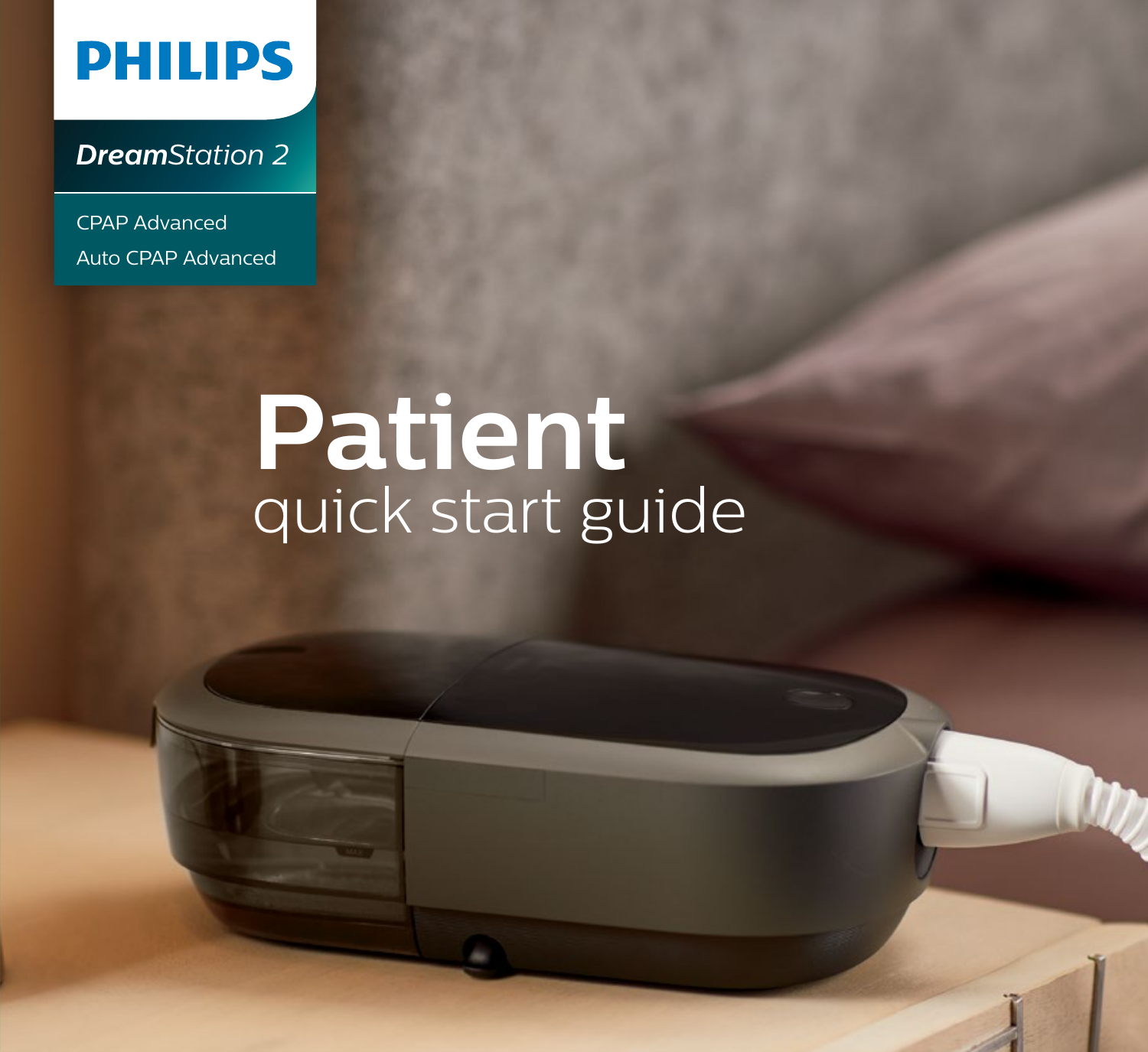## **Connecting to DreamMapper**

**Sync your device to your tablet or mobile phone using the DreamMapper app, available in the App Store and Google Play.**

With the device and mobile phone powered up and in close proximity, initiate **Bluetooth** setup and pairing in **DreamMapper**. Follow the pairing instructions in **DreamMapper**.

 $\vert$  1

 $\overline{2}$ 

 $\overline{3}$ 

A **6-digit PIN** will appear on the DreamStation 2 screen. Depending on your phone, you will need to either enter the **PIN** into **DreamMapper** or tap "**Pair**" on the device screen within 30 seconds to complete the pairing.

The screen displays "**Pairing to Device**" and then "**Success: Bluetooth Device is now paired**."



App Store



**PHILIPS** 

Bluetooth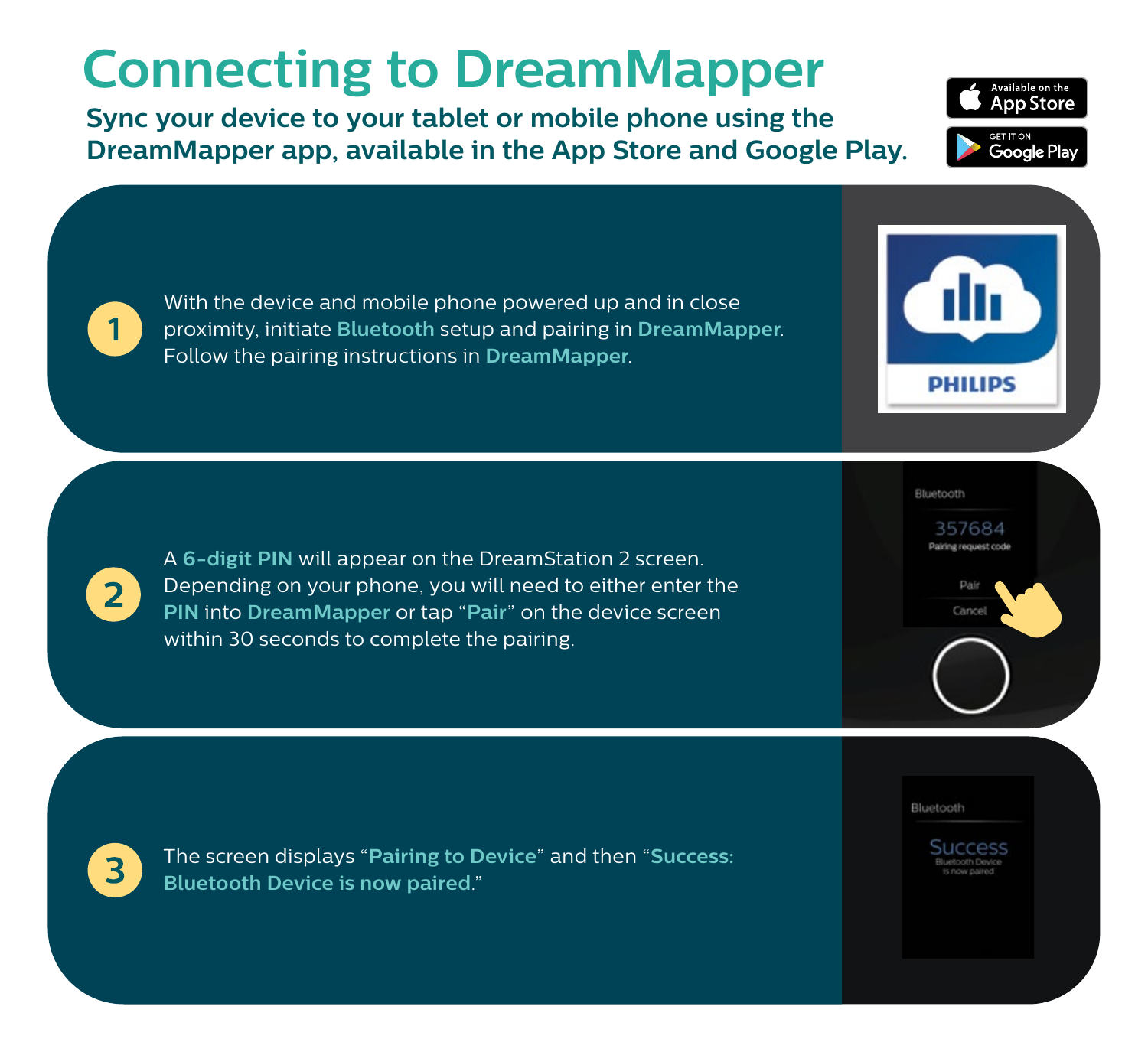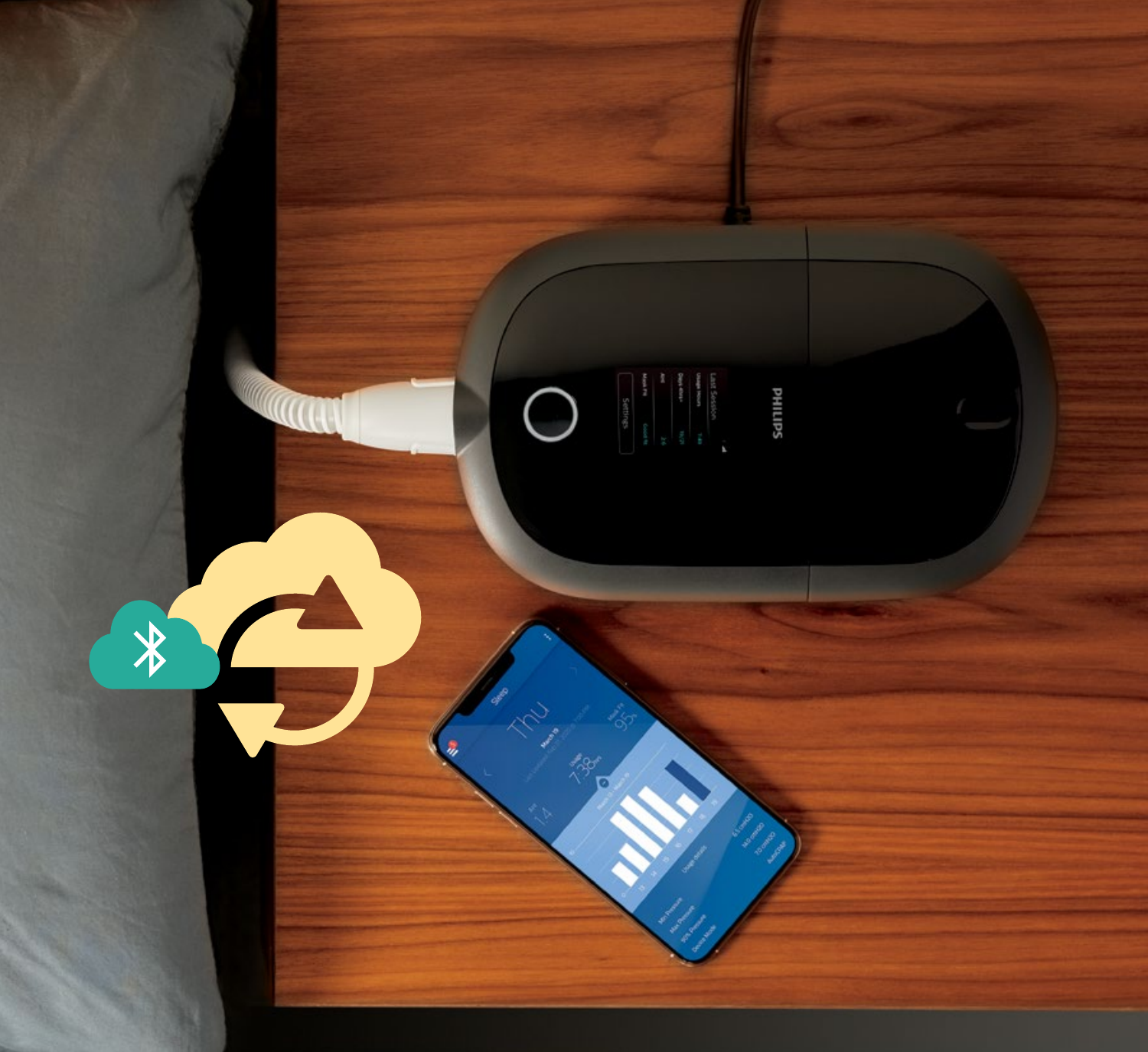## **Get started with therapy**

To begin therapy, press the **Therapy button**. A **blue ring** indicates therapy is on.

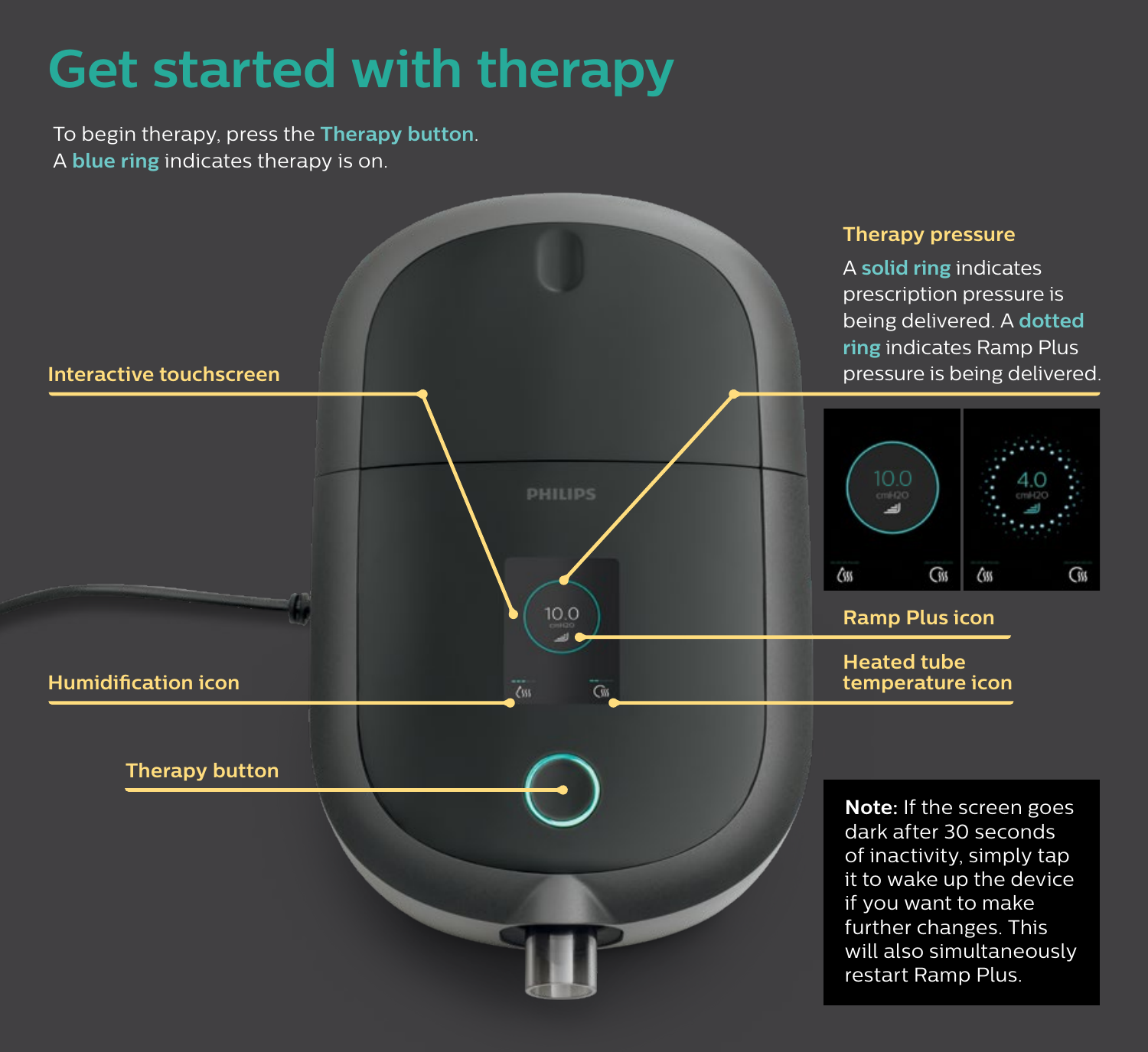### **Customize your settings**

### **Ramp Plus**

The **Ramp Plus** feature allows you to set a comfortable starting pressure while you fall asleep.

- 1. Tap the **Ramp Plus** icon to view and adjust your **Ramp Plus** pressure.
- 2. Tap the **+** or  **symbols** until you reach a comfortable setting. **Ramp Plus** settings can be turned off or set from 4 to 10 cm H2O.
- 3. Tap "**Confirm**" to save the setting.

Once **Ramp Plus** is set, it will be saved and automatically activated for future therapy sessions without tapping the **Ramp Plus** icon again.

ĈSS

## **Humidification** (if available)

- 1. Tap the **humidification** icon to view your current setting.
- 2. Tap again until you reach a preferred moisture level. Humidification can be turned off or set from 1 (minimum) to 5 (maximum).

Once **humidification** is set, it will be saved and automatically activated for future therapy sessions.

## **Heated tube temperature** (if available) G

- 1. Tap the **heated tube** icon to view your current temperature setting.
- 2. Tap again until you reach your preferred temperature. Heat can be turned off or set from 1 (minimum) to 5 (maximum).

Once the **temperature** is set, it will be saved and automatically activated for future therapy sessions.



Humidity

3

**Heated Tube** 3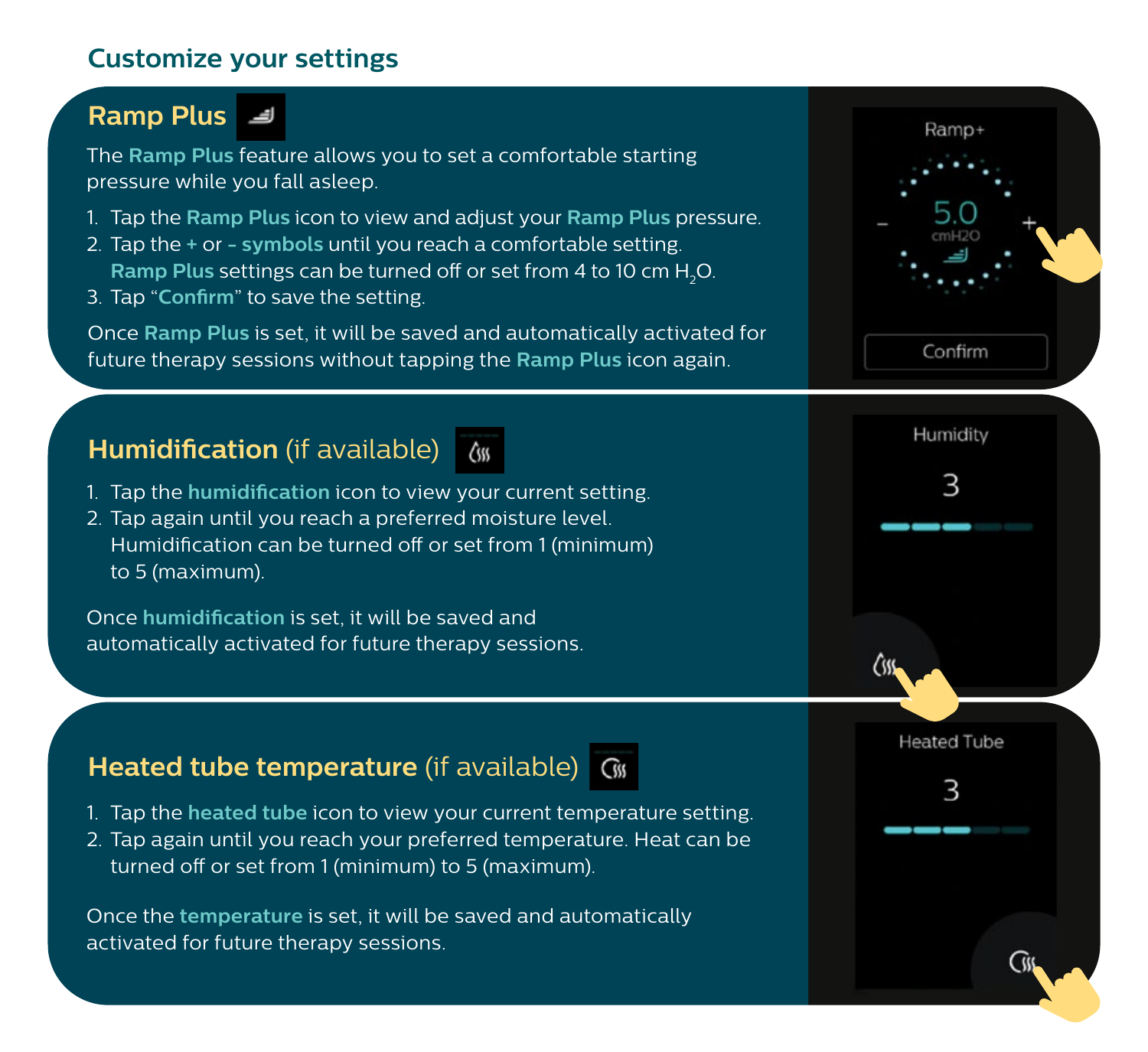## **Therapy data summary**

To stop airflow, press the **Therapy button**. A summary of your therapy data will be displayed. Access to certain information will depend on what your provider has set.

|                                                                                                                                 | $\frac{1}{2}$ all<br><b>Last Session</b>           |
|---------------------------------------------------------------------------------------------------------------------------------|----------------------------------------------------|
|                                                                                                                                 | <b>Usage Hours</b><br>0:00                         |
| <b>Last Session screen</b>                                                                                                      | Days 4hrs+<br>0/21                                 |
| Information in blue indicates that you<br>can tap to learn more or take action.                                                 | AHI<br>0.0                                         |
|                                                                                                                                 | Mask Fit<br><b>Good Fit</b>                        |
|                                                                                                                                 |                                                    |
|                                                                                                                                 | Settings                                           |
|                                                                                                                                 | < Back<br>Usage Hours                              |
| The Usage Hours screen displays the amount<br>of time you received therapy in hours and<br>minutes during your last 3 sessions. | Below are your usage<br>hours for the last 3 days. |
|                                                                                                                                 | 0:00<br>0.00<br>0:00                               |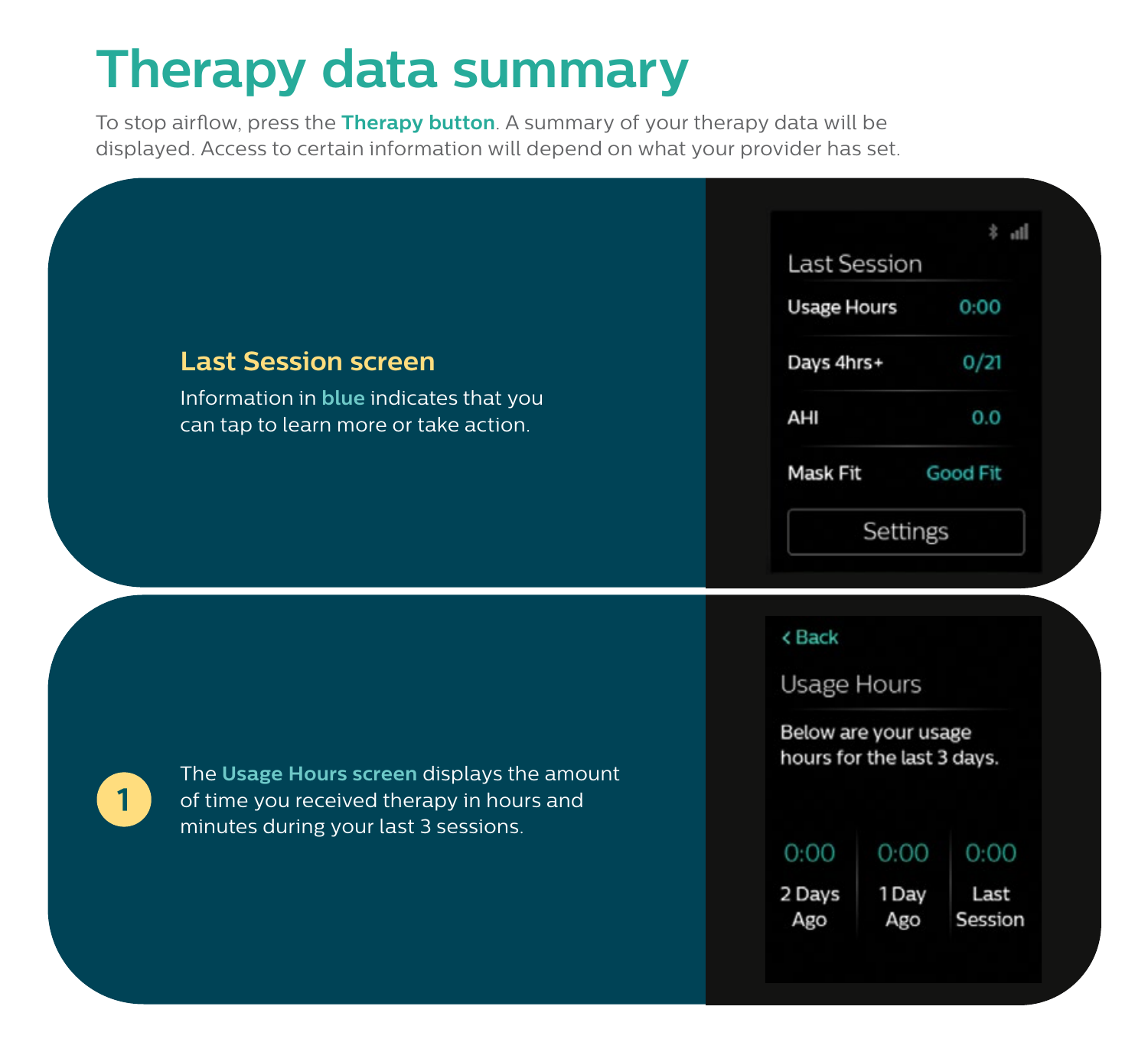$\overline{2}$ 

The Days 4hrs+ screen displays the total number of sessions lasting 4+ hours that you've had in the past 30 days. Once you have reached your goal, "Complete" will be displayed.

< Back

Days 4hrs+

Insurance requires at least 4 hours of use for 21 out of 30 days.

Days 4hrs+

#### < Back

 $\Delta H I$ 

This index represents the number of apnea and hypopnea events per hour of sleep.

> $O.O$ **Last Session**

< Back

Mask Fit

You can check the fit of your mask prior to starting therapy.

### Good Fit

**Last Session** 

Start

3

The AHI screen displays the Apnea-Hypopnea Index (AHI) value for the most recent one-day time frame (if enabled by your provider).

 $\vert$ 4

The Mask Fit screen displays how your mask fit during your last session. You can also run a Mask Fit check. Put on your mask and tap "Start" to initiate the Mask Fit check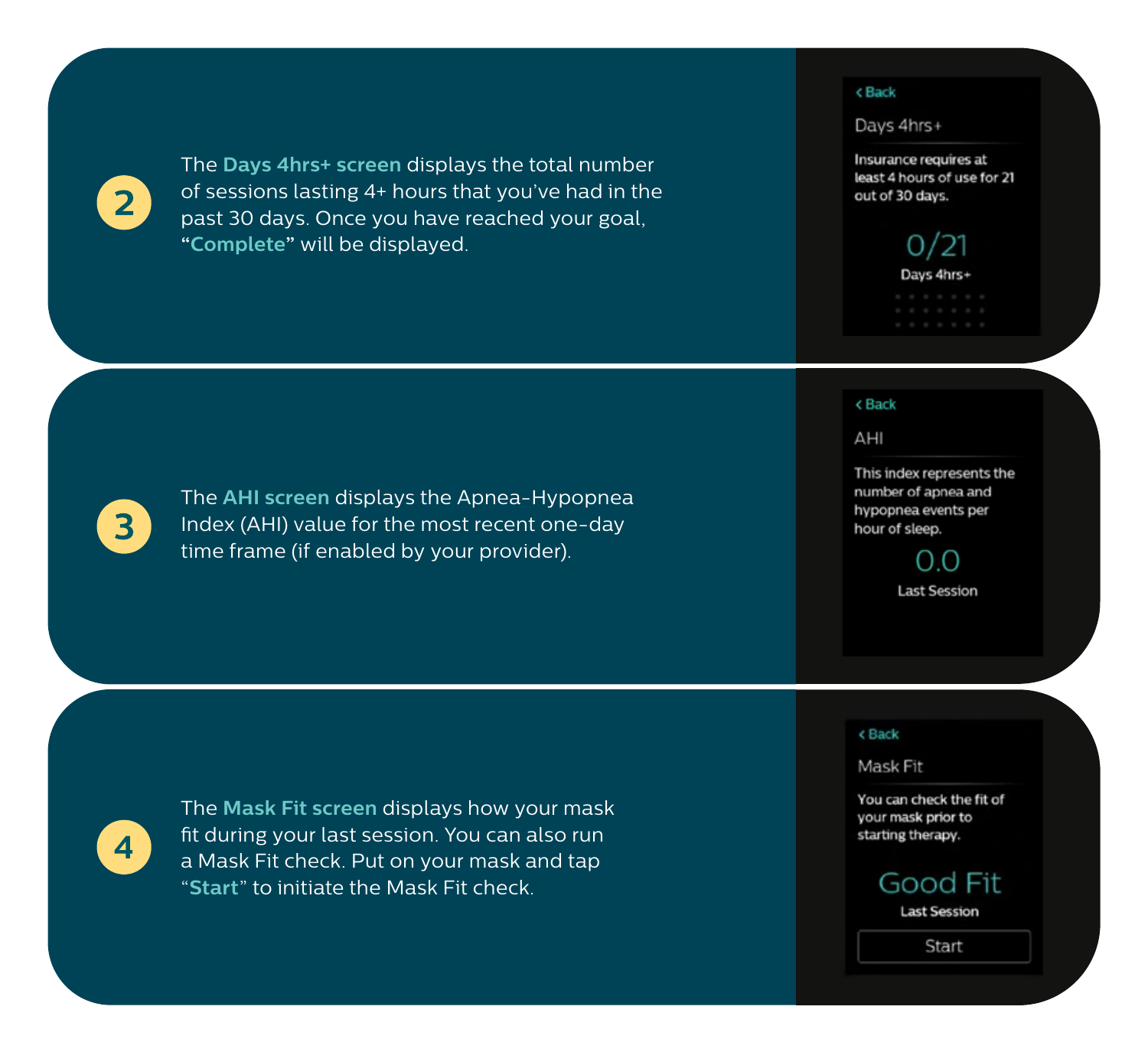## **Settings**

## **Comfort, device, and data**

Access to certain information will depend on what your provider has set.

|                                                                                                       | $\pm$ $\frac{1}{2}$<br><b>Last Session</b> |
|-------------------------------------------------------------------------------------------------------|--------------------------------------------|
| To make adjustments to settings and to access<br>additional information, tap "Settings."              | <b>Usage Hours</b><br>0.00                 |
|                                                                                                       | Days 4hrs+<br>0/21                         |
|                                                                                                       | AHI<br>0 <sub>0</sub>                      |
|                                                                                                       | <b>Mask Fit</b><br><b>Good Fit</b>         |
|                                                                                                       | Settings                                   |
|                                                                                                       |                                            |
|                                                                                                       |                                            |
|                                                                                                       | < Back                                     |
|                                                                                                       | Comfort                                    |
| Adjust available Comfort settings. Information in<br>blue indicates that you can tap to make changes. | ■ Ramp+<br>30 Min, 5.0                     |
| a. Ramp Plus time and pressure                                                                        | (W Humidity<br>2                           |
| <b>b.</b> Humidity<br>c. Heated tube (if available)                                                   | <b>Gy Heated Tube</b><br>4                 |
| d. Tube size<br>e. FLEX                                                                               | <b>命 FLEX</b><br>2                         |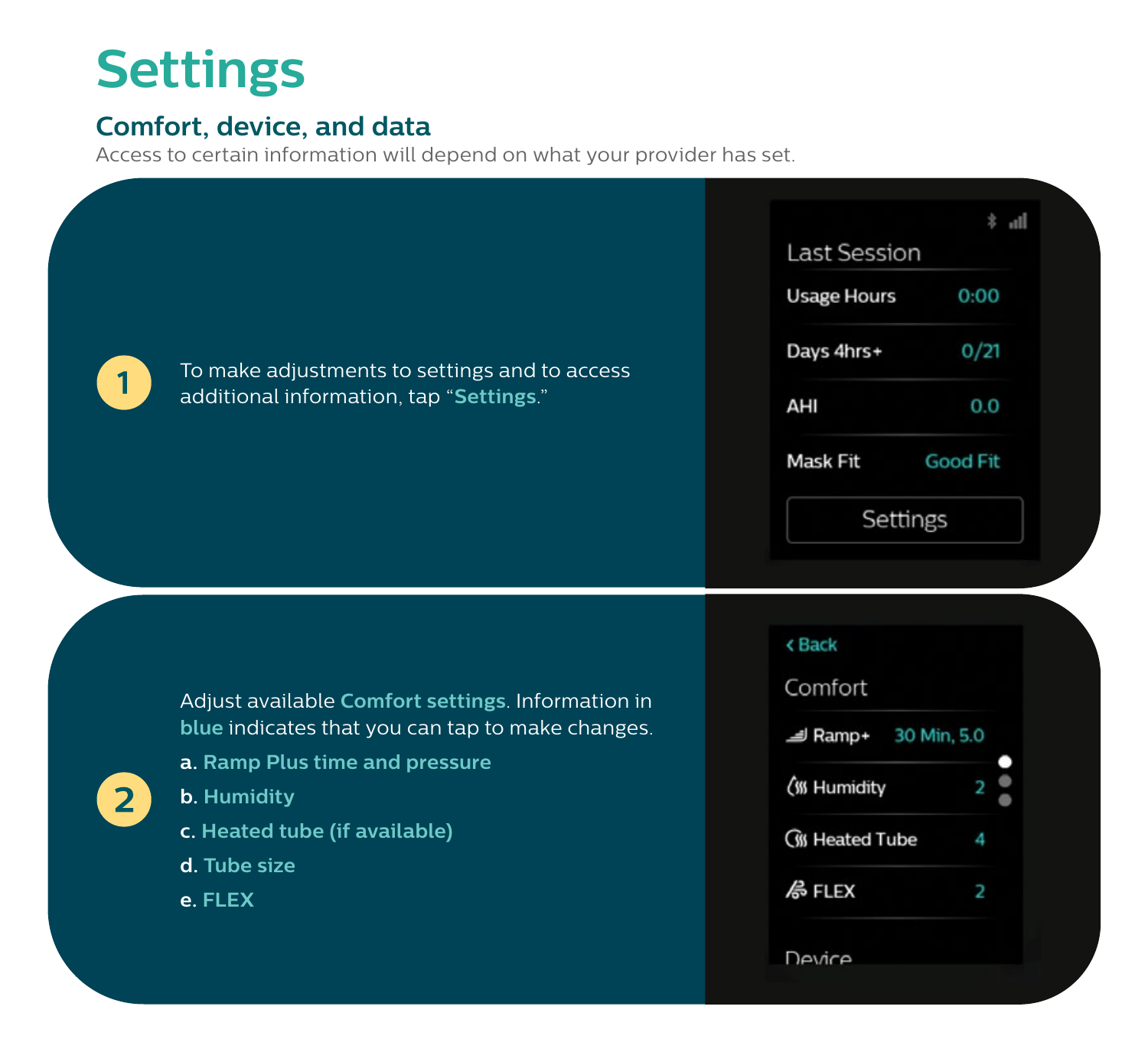$\overline{3}$ 

 $\overline{4}$ 

Swipe up to view additional device information like adjusting airplane mode, clearing Bluetooth pairings, and resetting time or language.

Tap on the information in **blue** to make changes. You can also view the device's serial number and software version.



Tap "**View Reports**" to select a date range and view additional therapy data summaries.

To exit out of **Settings** at any time, tap "**Back**" to return to the **Last Session screen**.



### **Consult your User Manual for detailed troubleshooting information.**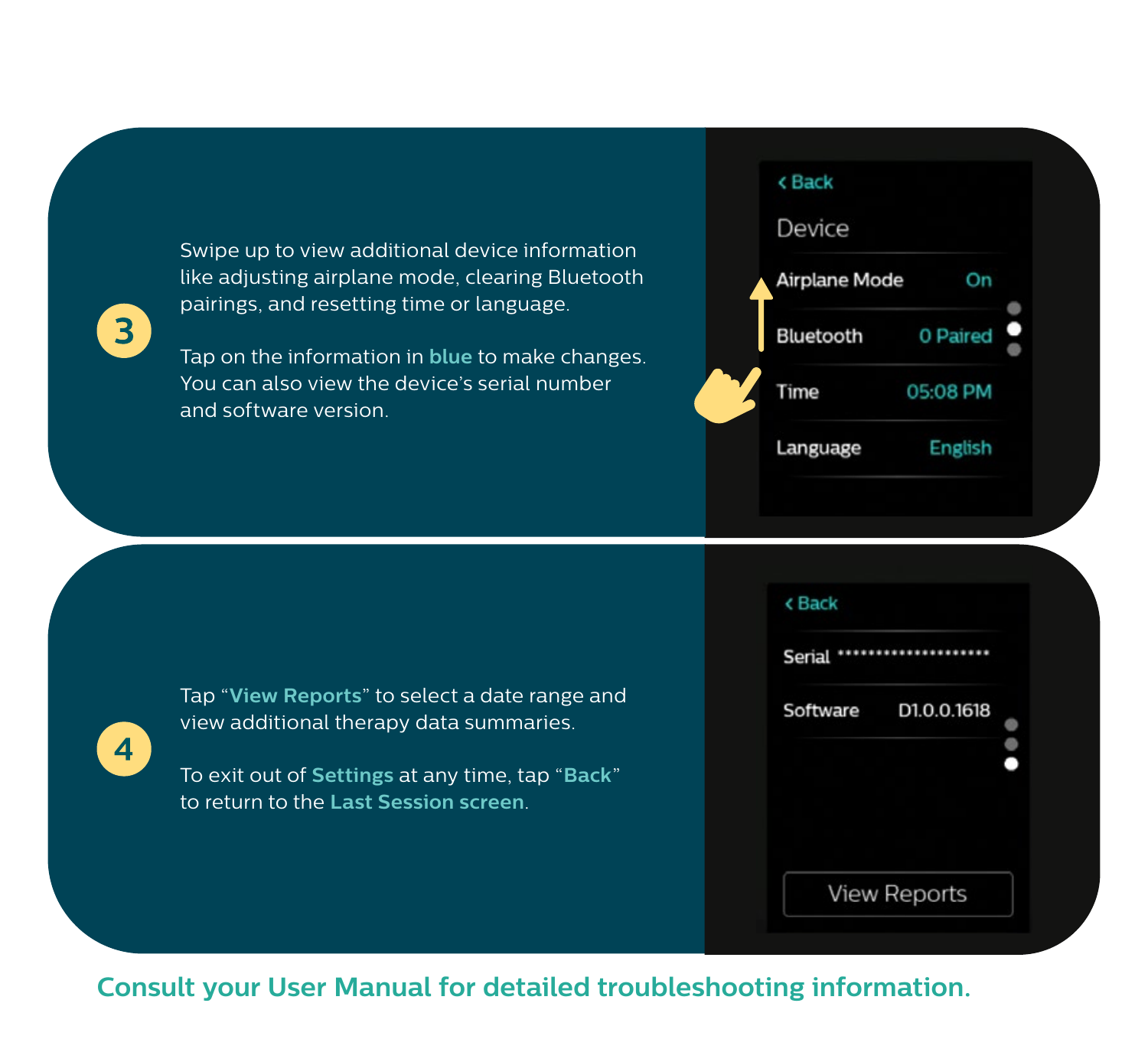## **Cleaning and maintenance**

To keep your device and components in good working condition, you must clean them regularly. It's also important for maintaining your good health.

### **Humidifier water tank, seal, and lid**

Clean daily with water and mild dishwashing detergent.

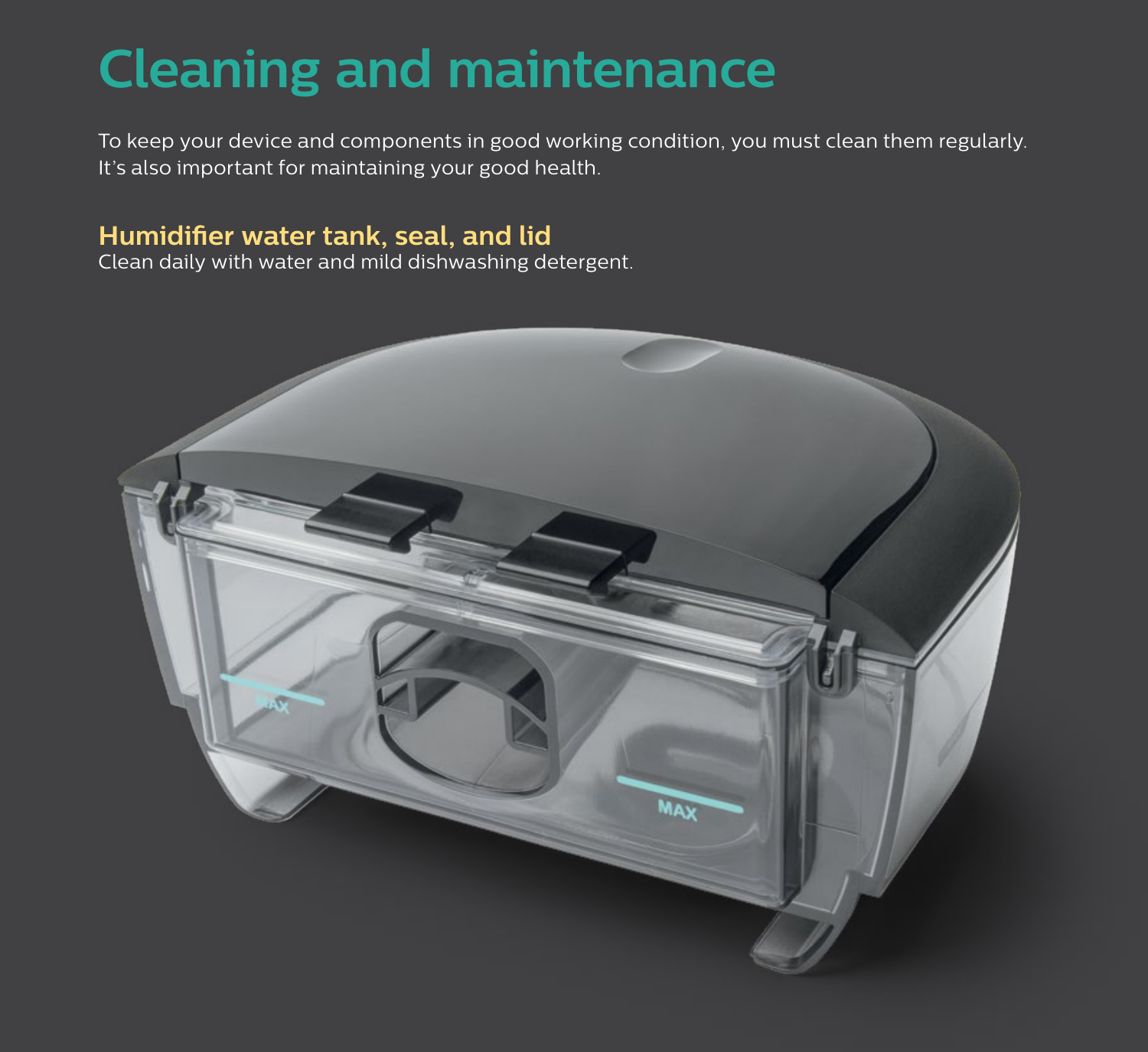## **Tubing and adaptors**

Clean daily with water and mild dishwashing detergent.



### **Filters**

Clean gray, reusable filter every two weeks with water. Replace every 6 months.

Do not clean blue, disposable filter. Replace every 30 nights.





**Consult your User Manual for detailed care and cleaning information.**